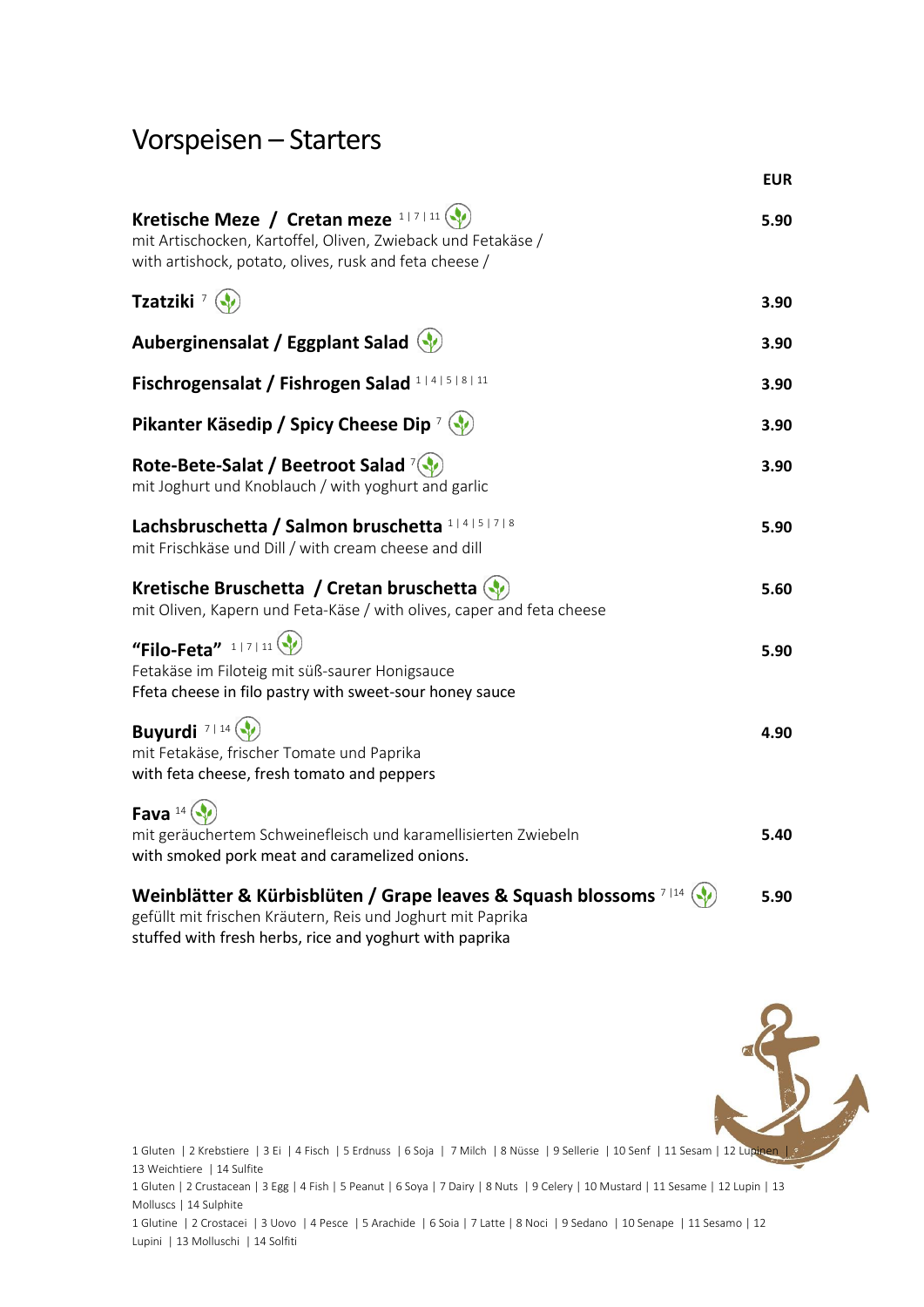|                                                                                                                                                                                                                                                                 | <b>EUR</b> |
|-----------------------------------------------------------------------------------------------------------------------------------------------------------------------------------------------------------------------------------------------------------------|------------|
| Zucchini-Chips / Zucchini chips $^{1/7}$ ( $\sqrt$<br>mit Tzatziki<br>with tzatziki                                                                                                                                                                             | 4.50       |
| Pommes / Fries<br>Hausgemachte Pommes Frites<br>Home made fries                                                                                                                                                                                                 | 3.90       |
| Fleischbällchen / Meat balls 117110<br>mit Pitabrot und Joghurt mit geräucherter Paprika, Tomaten und Zwiebeln<br>with Greek pita and yoghurt with smoked pepper, tomatoes and onions                                                                           | 6.30       |
| Garnelen Saganaki / Shrimps saganaki 2113114<br>mit Tomatensauce, Paprika, Ouzo und Feta-Käse<br>with tomato sauce, peppers, ouzo and feta cheese                                                                                                               | 6.90       |
| Superfood Bowl / Superfood bowl 6   10   11   14<br>mit braunem Reis, Babyspinat, Mais, Kirschtomaten, Pilzen, Tofu und Tahinisauce<br>with brown rice, baby spinach, corn, cherry tomato, mushrooms, tofu cheese and tahini sauce                              | 8.90       |
| Frühlingsrollen / Fride rolles 113151718<br>mit Schinken, Käse und pikanter Paprika-Sauce<br>with ham, cheese and spicy pepper sauce                                                                                                                            | 4.90       |
| Knoblauchbrot / Garlic Bread 117114<br>mit pikanter Paprika-Sauce und kretischen Käsesorten<br>with spicy pepper sauce and Cretan cheeses                                                                                                                       | 4.20       |
| Spinat-Soufflé / Spinach souffle 11317114<br>mit Frischkäse<br>with cream cheese                                                                                                                                                                                | 5.90       |
| Diverse griechische Vorspeisen-Dips / Greek Starter Dips 114151718111<br>- Fischrogensalat / Tarama<br>- Tzatziki<br>- Auberginen-Dip / Eggplant dip<br>- Pikanter Käsedip / Spicy cheese dip<br>- Rote-Bete-Salat / Beetroot salad<br>– Grissini / breadsticks | 8.50       |

1 Gluten | 2 Krebstiere | 3 Ei | 4 Fisch | 5 Erdnuss | 6 Soja | 7 Milch | 8 Nüsse | 9 Sellerie | 10 Senf | 11 Sesam | 12 Lupinen | 3 13 Weichtiere | 14 Sulfite

1 Gluten | 2 Crustacean | 3 Egg | 4 Fish | 5 Peanut | 6 Soya | 7 Dairy | 8 Nuts | 9 Celery | 10 Mustard | 11 Sesame | 12 Lupin | 13 Molluscs | 14 Sulphite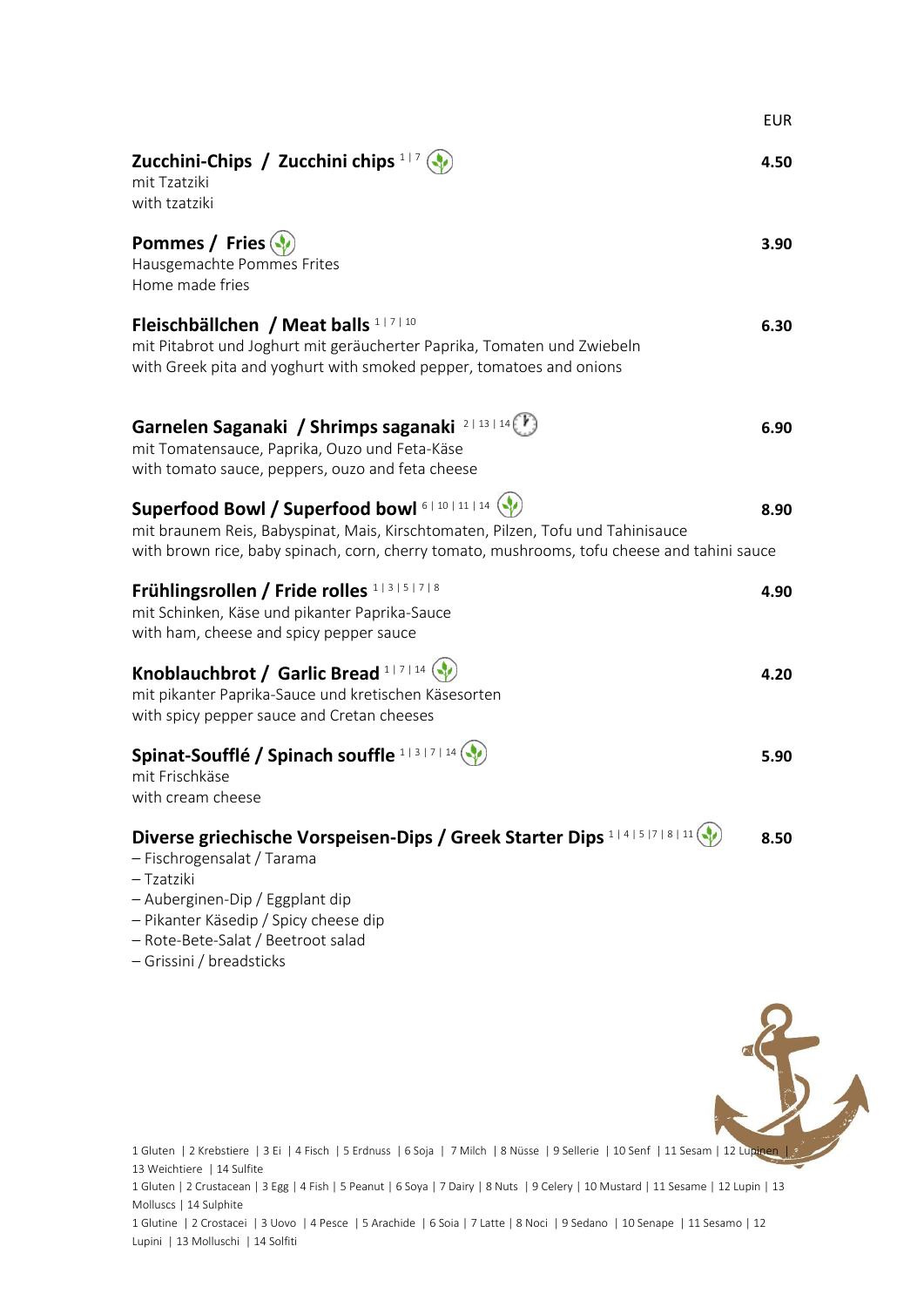## Salate – Salads

| Kretischer Bauernsalat / Cretan Salad 117 (-)<br>mit frischer Tomate, Gurken, Zwieback, Oliven, Feta-Käse und Crithmum<br>with fresh tomato, cucumber, rusk, olives, feta cheese and crithmum | 6.90 |
|-----------------------------------------------------------------------------------------------------------------------------------------------------------------------------------------------|------|
| Caesar Salat / Caesar Salad 113141718110<br>mit Hähnchen, Croutons und Kirschtomaten<br>with chicken, croutons and cherry tomatoes                                                            | 6.90 |
| Grüner Salat / Green Salad 5   8   10   14<br>mit Nüssen, Trockenfrüchten und saisonalem Dressing<br>with nuts, dry fruits and seasonal dressing                                              | 6.90 |
| Fagopyrum-Salat / Fagopyrum salad 8   10<br>mit Buchweizen, Rote Beete, Babyspinat und Pinienkernen<br>with buckwheat, beetroot, baby spinach and pine seed                                   | 6.50 |
| Thunfisch-Salat / Tuna salad 3141719<br>mit Essiggurke, Ei, Oliven und Mayonnaise<br>with pickle, egg, olives and mayonnaise                                                                  | 6.70 |



**EUR**

1 Gluten | 2 Krebstiere | 3 Ei | 4 Fisch | 5 Erdnuss | 6 Soja | 7 Milch | 8 Nüsse | 9 Sellerie | 10 Senf | 11 Sesam | 12 Lupinen | 13 Weichtiere | 14 Sulfite

1 Gluten | 2 Crustacean | 3 Egg | 4 Fish | 5 Peanut | 6 Soya | 7 Dairy | 8 Nuts | 9 Celery | 10 Mustard | 11 Sesame | 12 Lupin | 13 Molluscs | 14 Sulphite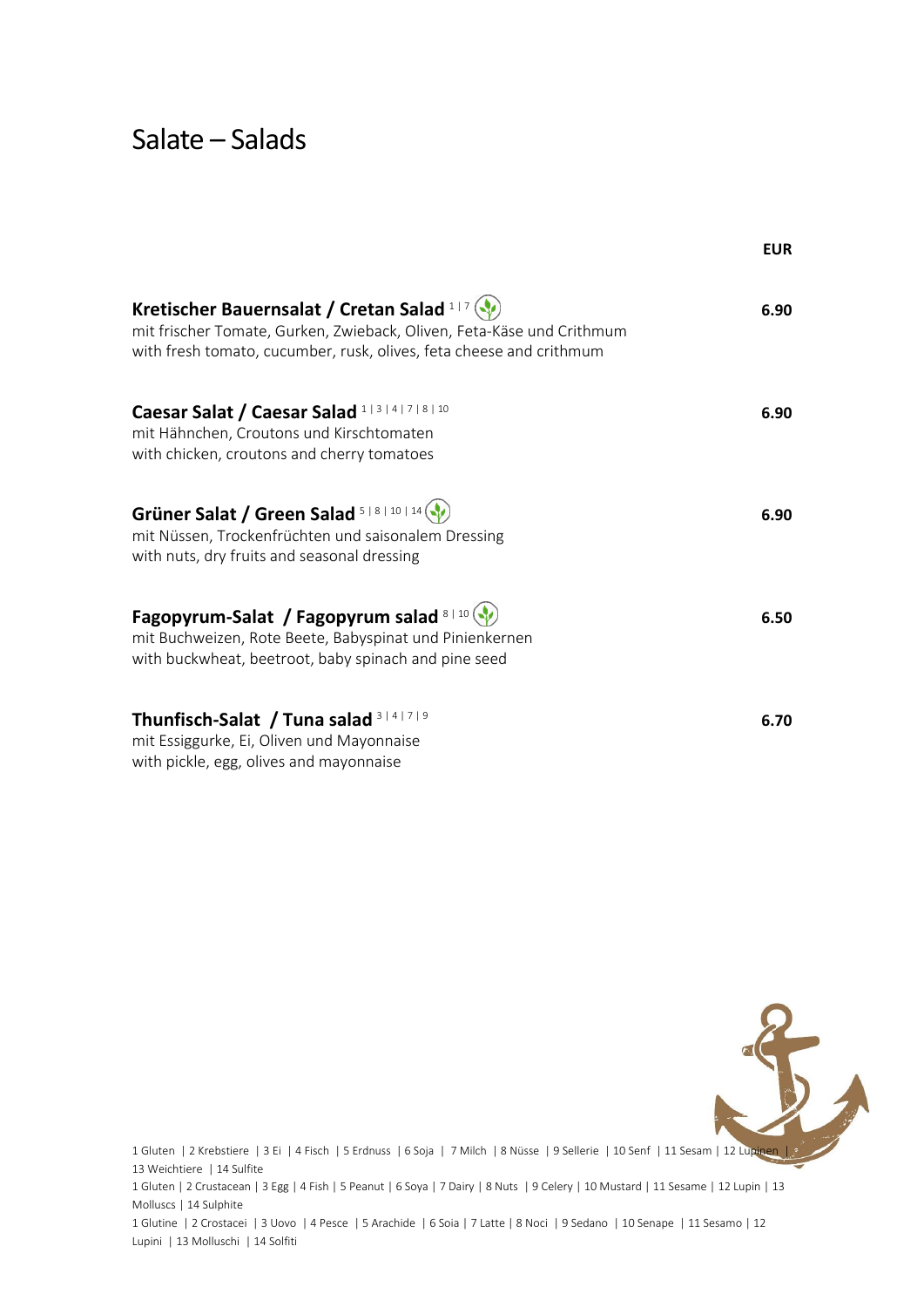# Hauptspeisen – Main Dishes

| Pasta                                                                                                                                                                                                                                                                                                                           | <b>EUR</b> |
|---------------------------------------------------------------------------------------------------------------------------------------------------------------------------------------------------------------------------------------------------------------------------------------------------------------------------------|------------|
| Napoli $1114$<br>Spaghetti mit frischer Tomatensauce<br>Spaghetti with fresh tomato sauce                                                                                                                                                                                                                                       | 6.70       |
| Bolognese <sup>1 14</sup><br>Spaghetti mit Hackfleischsauce<br>Spaghetti with minced meat sauce                                                                                                                                                                                                                                 | 7.50       |
| Meeresfrüchte-Mischung/Sea food mix 112131719113114<br>mit Bulgur<br>with bulgur                                                                                                                                                                                                                                                | 12.90      |
| Carbonara (Skioufihto) 117114<br>Kretische Pasta mit geräuchertem Schweinefleisch und Graviera-Käse<br>Cretan pasta with smoked pork and graviera cheese                                                                                                                                                                        | 8.50       |
| Linguine Graviera 117114<br>mit Rindfleisch, Trockenpilzen, Sahne-Sauce und Graviera-Käse<br>with beef meat, dry mushrooms, cream and graviera cheese                                                                                                                                                                           | 10.50      |
| Penne Farma <sup>1 7 14</sup> (V)<br>mit Vollkornnudeln, Oliven, Kirschtomaten, Zwiebeln, Paprika und Fetakäse<br>with whole grain pasta, olives, cherry tomatoes, onions, peppers and feta cheese                                                                                                                              | 7.90       |
| Tomaten-Risotto / Tomato risotto $7114$<br>mit Rucola und Graviera-Käse<br>with rocket and graviera cheese                                                                                                                                                                                                                      | 6.90       |
| Garnelen Pasta / Prawn Pasta 11217113114<br>mit frischer Tomatensauce, Kräuter-Pesto und Graviera-Käse<br>with fresh tomato sauce, herb pesto and graviera cheese                                                                                                                                                               | 11.90      |
| Pasta Popeye (Skioufihto) 117114 (V)<br>Kretische Pasta mit Spinat, Kirschtomaten und Feta-Käse<br>Cretan pasta with spinach, cherry tomatoes and feta cheese                                                                                                                                                                   | 7.90       |
| Meeres-Orzo-Pasta / Sea Orzo Pasta / Pasta d'orzo di mare 11417114<br>mit gemischten Fischfilets, Mastix-Geschmack und Safran<br>with mix of fish filet, mastics flavor and graviera saffron                                                                                                                                    | 10.90      |
| Schwarzer Tintenfisch-Risotto / Cuttlefish Ink Risotto <sup>2 6 9 10 13 14</sup><br>mit gegrilltem Tintenfisch und Basilikumöl<br>with grilled squid and basil oil                                                                                                                                                              |            |
| 1 Gluten   2 Krebstiere   3 Ei   4 Fisch   5 Erdnuss   6 Soja   7 Milch   8 Nüsse   9 Sellerie   10 Senf   11 Sesam   12 Lupinen<br>13 Weichtiere   14 Sulfite<br>1 Gluten   2 Crustacean   3 Egg   4 Fish   5 Peanut   6 Soya   7 Dairy   8 Nuts   9 Celery   10 Mustard   11 Sesame   12 Lupin   13<br>Molluscs   14 Sulphite |            |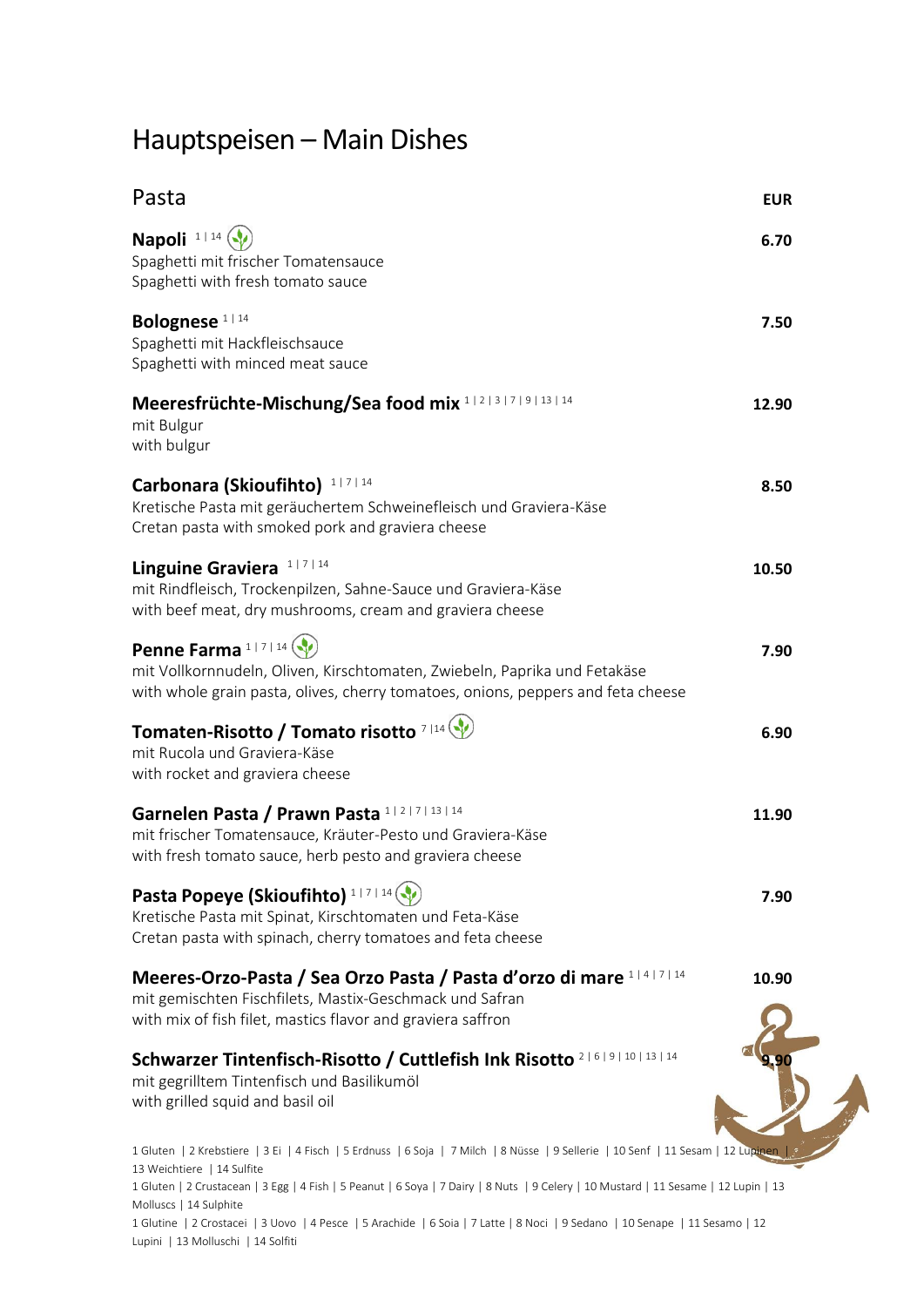### Fleisch / Meat

| «Gyros» $117114$                                                                                                                                                                                                                                                                                   | <b>EUR</b><br>8.50 |
|----------------------------------------------------------------------------------------------------------------------------------------------------------------------------------------------------------------------------------------------------------------------------------------------------|--------------------|
| Schweinefleisch mit Pommes Frites, frischem Gemüse und Tzatziki<br>Pork meat with French fries, fresh vegetables and tzatziki                                                                                                                                                                      |                    |
| «Souvlaki» <sup>10</sup><br>Schweinespieß mit Kräuter-Pommes und Paprikasoße<br>Pork meat skewer with potato wedges and peppers sauce                                                                                                                                                              | 8.90               |
| «Bifteki» <sup>21518110</sup><br>Hackfleischfrikadelle (Rindfleisch) mit Kräuter-Pesto, gegrillter Käse, Gemüse und Krautsalat<br>Hamburger (beef meat) with herb pesto, grilled cheese, vegetables and cabbage salad                                                                              | 9.90               |
| Lammkoteletten / Lamb Chops $^7$<br>mit Pommes Frites, Pitabrot und Joghurt-Paprika-Sauce<br>with French fries, Greek pita and yoghurt-paprika sauce                                                                                                                                               | 10.90              |
| Rindersteak 350g / Beef Steak 350g 10   14<br>mit Baby-Kartoffeln, Karottenglasur und Kräuterbutter<br>with baby potatoes, glazed carrots and herb butter                                                                                                                                          | 15.90              |
| « Beef burger » $1 3 6 7 10 14$<br>(100% Rindfleisch) mit Cheddarkäse, Tomate, Essiggurke, karamellisierten Zwiebeln und BBQ<br>(100% beef meat) with cheddar cheese, tomato, pickles, caramelized onions and BBQ                                                                                  | 11.90              |
| « Caesar burger » 1131617110114<br>mit Edamer-Käse, Tomate, Zwiebel und grünem Caesar-Salat<br>with Edam cheese, tomato, onion and green Caesar salad                                                                                                                                              | 10.90              |
| «Moussaka» $117114$<br>mehrere Schichten aus leicht sautierten Auberginen, Zucchini und Kartoffeln,<br>aromatische Hackfleisch- und Béchamel-Sauce im Ofen übergebacken<br>layers of lightly sautéed eggplant, zucchini and potatoes -<br>baked with aromatic ground meat sauce and béchamel sauce | 8.90               |
| Hühnchenfilet / Chicken Fillet $^{7+10}$<br>mit Safranreis, Senf-Zitrone und Joghurt-Sauce<br>with rice saffron, mustard lemon and yogurt sauce                                                                                                                                                    | 8.50               |
| Surf & Turf <sup>2   6   9   10   13   14</sup><br>Rinder Entrecôte mit gegrillten Garnelen, Kartoffelecken und BBQ Sauce<br>Beef entrecôte with grilled shrimps, potato wedges and BBQ sauce                                                                                                      | 15.50              |
| Lammspieße / Lamb skewers $9+14$<br>mit Rote Bete- und Auberginenpüree und Weinsauce<br>with beetroot and eggplant puree and wine sauce                                                                                                                                                            | 10.91              |
| 1 Gluten   2 Krebstiere   3 Ei   4 Fisch   5 Erdnuss   6 Soja   7 Milch   8 Nüsse   9 Sellerie   10 Senf   11 Sesam   12 Lupinen<br>13 Weichtiere   14 Sulfite                                                                                                                                     |                    |

1 Gluten | 2 Crustacean | 3 Egg | 4 Fish | 5 Peanut | 6 Soya | 7 Dairy | 8 Nuts | 9 Celery | 10 Mustard | 11 Sesame | 12 Lupin | 13 Molluscs | 14 Sulphite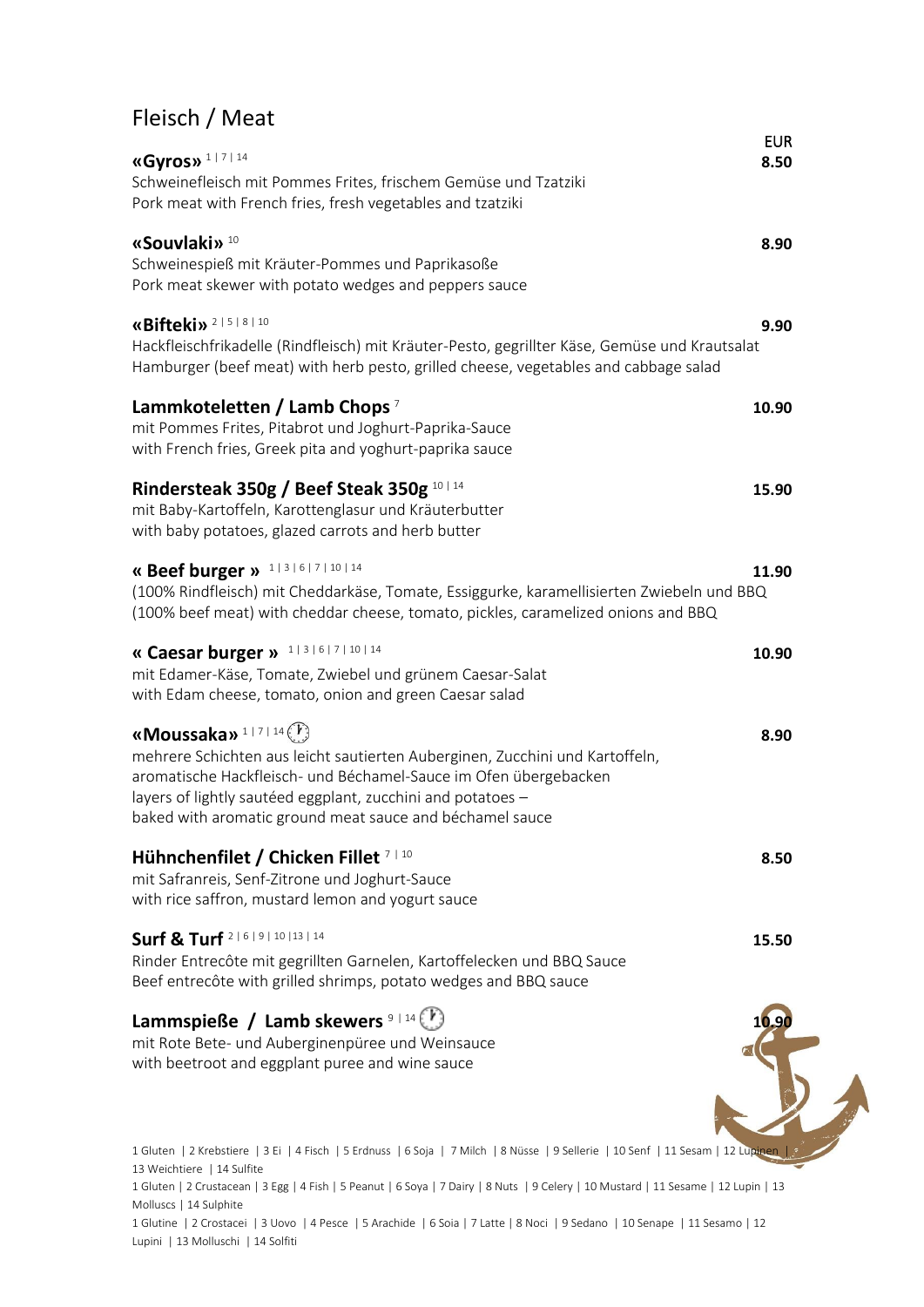#### Fisch & Meeresfrüchte / Fish & Seafood

|                                                                                                                                                           | <b>EUR</b> |
|-----------------------------------------------------------------------------------------------------------------------------------------------------------|------------|
| Frittierte Kalamari / Fried squids 11417113<br>mit Tzatziki und Pommes Frites<br>with tzatziki and fried potatoes                                         | 8.70       |
| Gegrillte Kalamari / Grilled squids 1 3 7 9 10 13 14 (F)<br>mit Gemüse-Bulgur und Olivenöl-Zitronen-Sauce<br>with veggie bulgur and olive oil lemon sauce | 9.90       |
| Fisch (Tagesfang) / Fish of the Day 4   10   14 $(V)$<br>mit gedünstetem Gemüse und Zitronen-Senfsauce<br>with steamed vegetables and lemon-mustard sauce | 15.50      |



1 Gluten | 2 Krebstiere | 3 Ei | 4 Fisch | 5 Erdnuss | 6 Soja | 7 Milch | 8 Nüsse | 9 Sellerie | 10 Senf | 11 Sesam | 12 Lupinen | 3 13 Weichtiere | 14 Sulfite

1 Gluten | 2 Crustacean | 3 Egg | 4 Fish | 5 Peanut | 6 Soya | 7 Dairy | 8 Nuts | 9 Celery | 10 Mustard | 11 Sesame | 12 Lupin | 13 Molluscs | 14 Sulphite